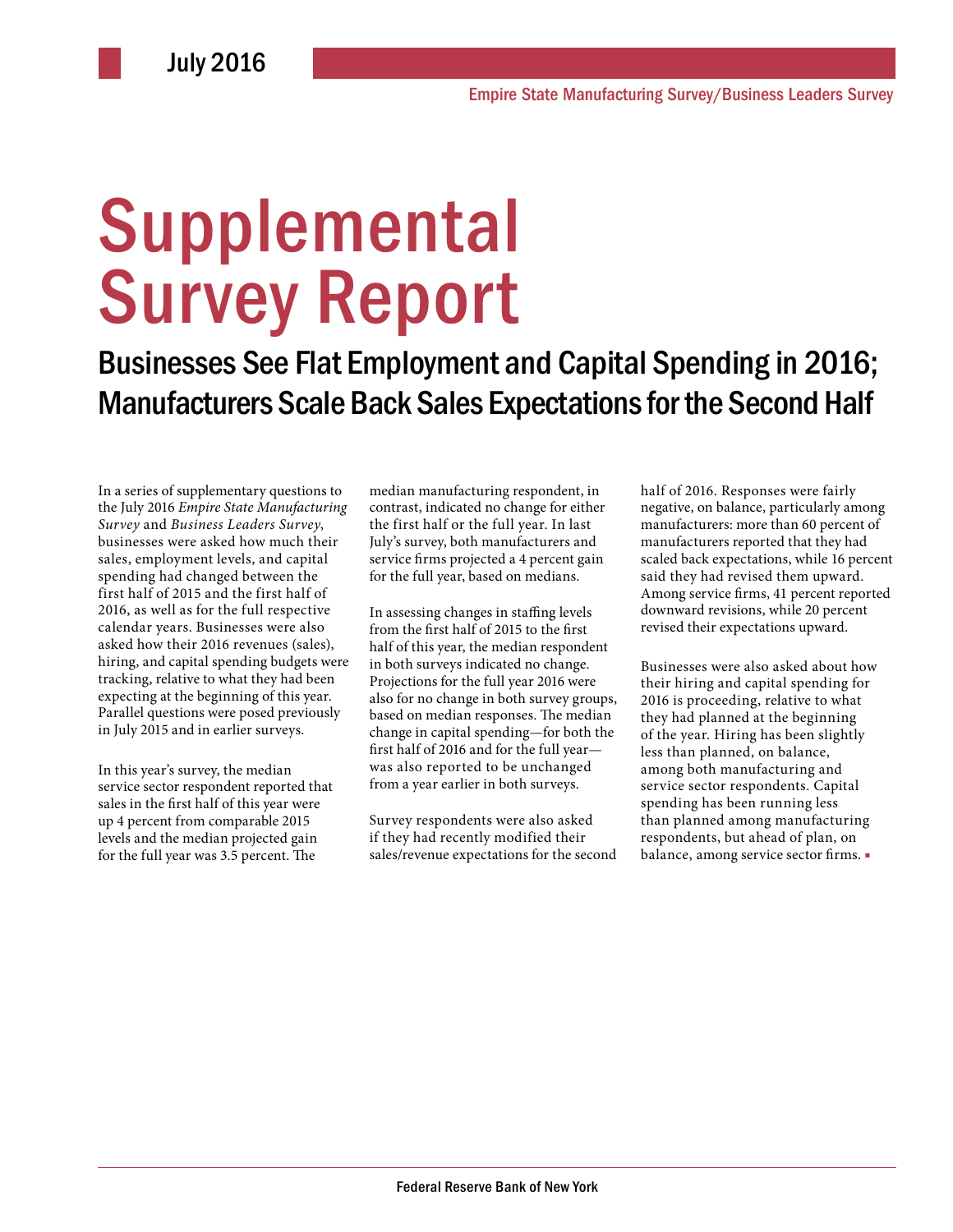### QUESTION 1

**Please estimate the percentage change in your firm's sales, number of employees, and capital spending from 2015 to 2016—both for the first half of the year and what you expect for the full year:**

|                            | <b>Empire State</b><br><b>Manufacturing Survey</b> | <b>Business Leaders</b><br><b>Survey</b> | <b>Empire State</b><br><b>Manufacturing Survey</b> | <b>Business Leaders</b><br><b>Survey</b> |
|----------------------------|----------------------------------------------------|------------------------------------------|----------------------------------------------------|------------------------------------------|
|                            | <b>July 2016</b>                                   |                                          | <b>July 2015</b>                                   |                                          |
|                            | Median Percentage Change from 2015 to 2016         |                                          | Median Percentage Change from 2014 to 2015         |                                          |
| <b>Total Sales</b>         |                                                    |                                          |                                                    |                                          |
| First half of year         | 0.0                                                | 4.0                                      | 3.0                                                | 3.0                                      |
| Full year                  | 0.0                                                | 3.5                                      | 4.0                                                | 4.0                                      |
| <b>Number of Employees</b> |                                                    |                                          |                                                    |                                          |
| First half of year         | 0.0                                                | 0.0                                      | 0.0                                                | 0.3                                      |
| Full year                  | 0.0                                                | 0.0                                      | 0.0                                                | 0.0                                      |
| <b>Capital Spending</b>    |                                                    |                                          |                                                    |                                          |
| First half of year         | 0.0                                                | 0.0                                      | 0.0                                                | 0.0                                      |
| Full year                  | 0.0                                                | 0.0                                      | 5.0                                                | 2.0                                      |

#### QUESTION 2

**In the past several months, to what extent have you modified your sales (revenue) expectations for the second half of the year?**

|                         | <b>Empire State</b><br><b>Manufacturing Survey</b>   | <b>Business Leaders</b><br><b>Survey</b> | <b>Empire State</b><br><b>Manufacturing Survey</b> | <b>Business Leaders</b><br><b>Survey</b> |
|-------------------------|------------------------------------------------------|------------------------------------------|----------------------------------------------------|------------------------------------------|
|                         | <b>July 2016</b><br><b>Percentage of Respondents</b> |                                          | <b>July 2015</b>                                   |                                          |
|                         |                                                      |                                          | <b>Percentage of Respondents</b>                   |                                          |
| Reduced substantially   | 17.2                                                 | 7.0                                      | 9.8                                                | 2.3                                      |
| Reduced somewhat        | 43.7                                                 | 34.3                                     | 37.0                                               | 33.6                                     |
| No change               | 23.0                                                 | 39.2                                     | 23.9                                               | 41.4                                     |
| Increased somewhat      | 14.9                                                 | 16.1                                     | 26.1                                               | 21.9                                     |
| Increased substantially | 1.1                                                  | 3.5                                      | 3.3                                                | 0.1                                      |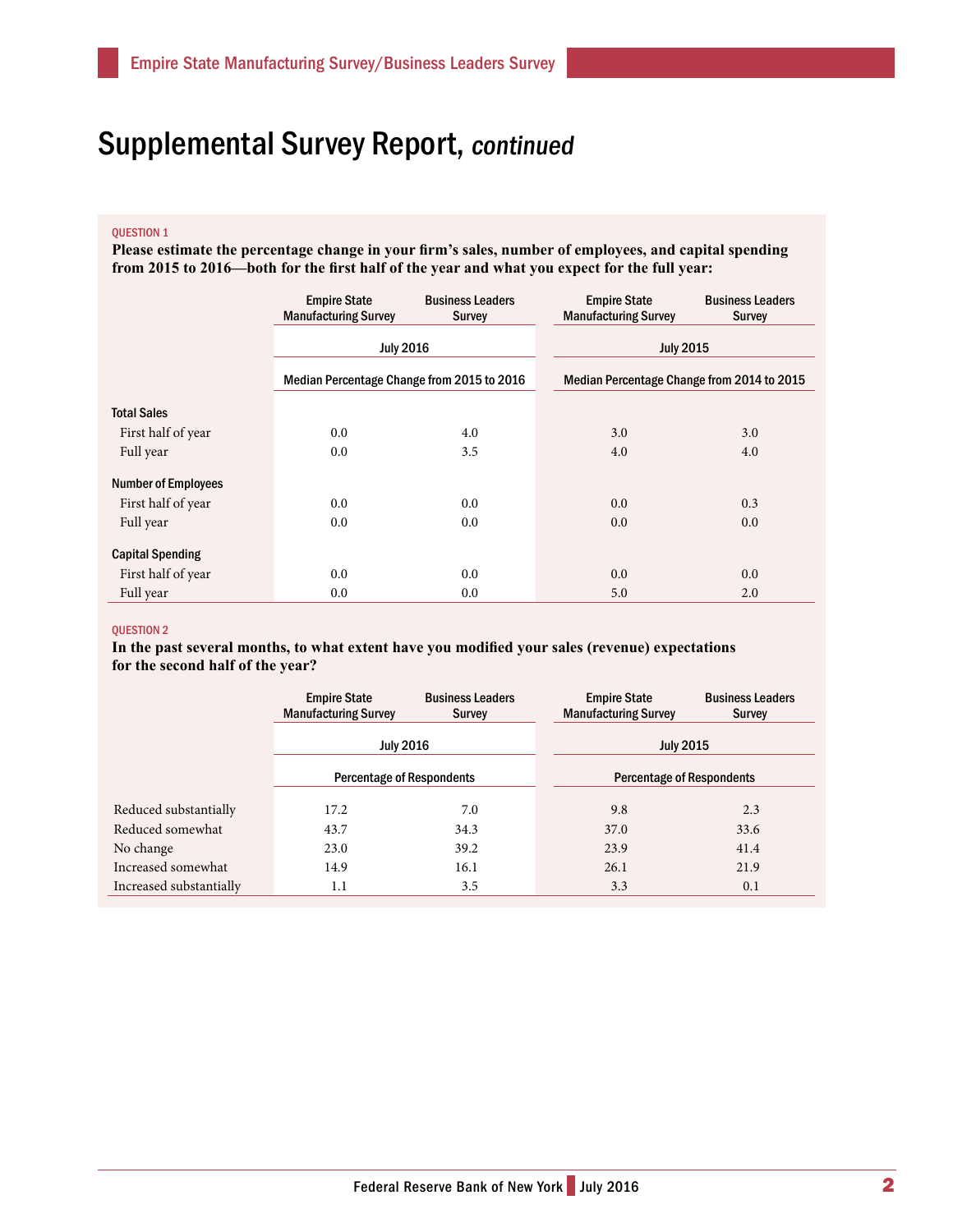### QUESTION 3

**Relative to what you were planning at the beginning of this year, how have your actual hiring and capital spending proceeded thus far this year?**

|                            | <b>Empire State</b><br><b>Manufacturing Survey</b> | <b>Business Leaders</b><br><b>Survey</b> | <b>Empire State</b><br><b>Manufacturing Survey</b> | <b>Business Leaders</b><br><b>Survey</b> |  |
|----------------------------|----------------------------------------------------|------------------------------------------|----------------------------------------------------|------------------------------------------|--|
|                            | <b>July 2016</b>                                   |                                          |                                                    |                                          |  |
|                            | <b>Actual Hiring</b>                               |                                          | <b>Actual Capital Spending</b>                     |                                          |  |
|                            | <b>Percentage of Respondents</b>                   |                                          | <b>Percentage of Respondents</b>                   |                                          |  |
| Much less than planned     | 11.5                                               | 4.2                                      | 11.9                                               | 4.3                                      |  |
| Somewhat less than planned | 26.4                                               | 19.7                                     | 15.5                                               | 11.3                                     |  |
| About as planned           | 52.9                                               | 60.6                                     | 58.3                                               | 63.8                                     |  |
| Somewhat more than planned | 8.0                                                | 13.4                                     | 10.7                                               | 17.0                                     |  |
| Much more than planned     | 1.1                                                | 2.1                                      | 3.6                                                | 3.5                                      |  |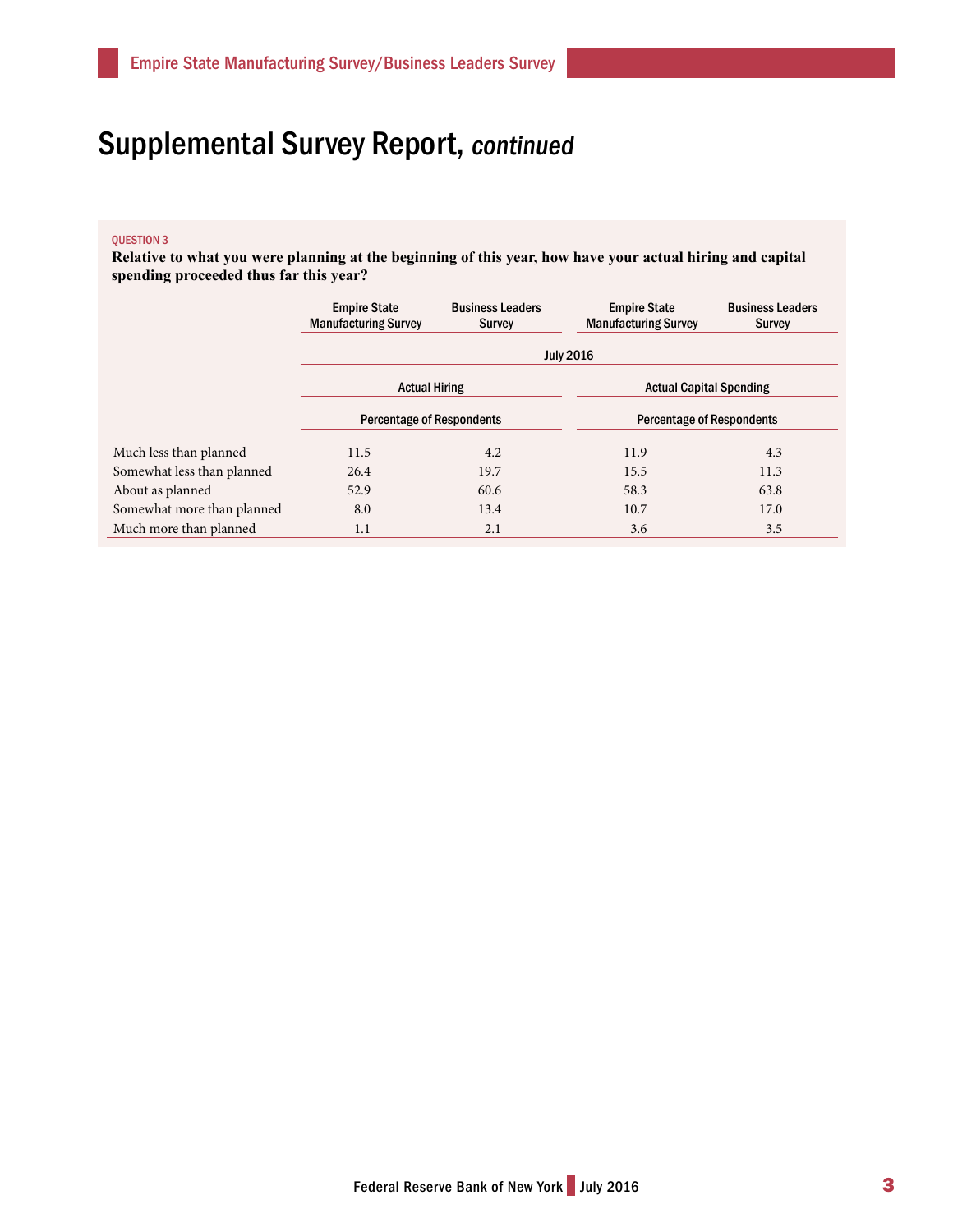#### HISTORICAL OVERVIEW FOR QUESTION 1A

**Please estimate the percentage change in your firm's** *sales* **from last year to this year.**

#### Survey Conducted in:



#### HISTORICAL OVERVIEW FOR QUESTION 1B

**Please estimate the percentage change in your firm's** *employment level* **from last year to this year.** 



Note: Manufacturers reported no change in their employment level in July 2016, July 2015, June 2014, August 2013, and July 2010; service-sector firms reported no change in their employment level in July 2016, July 2015, August 2013, July 2012, July 2011, and July 2009.